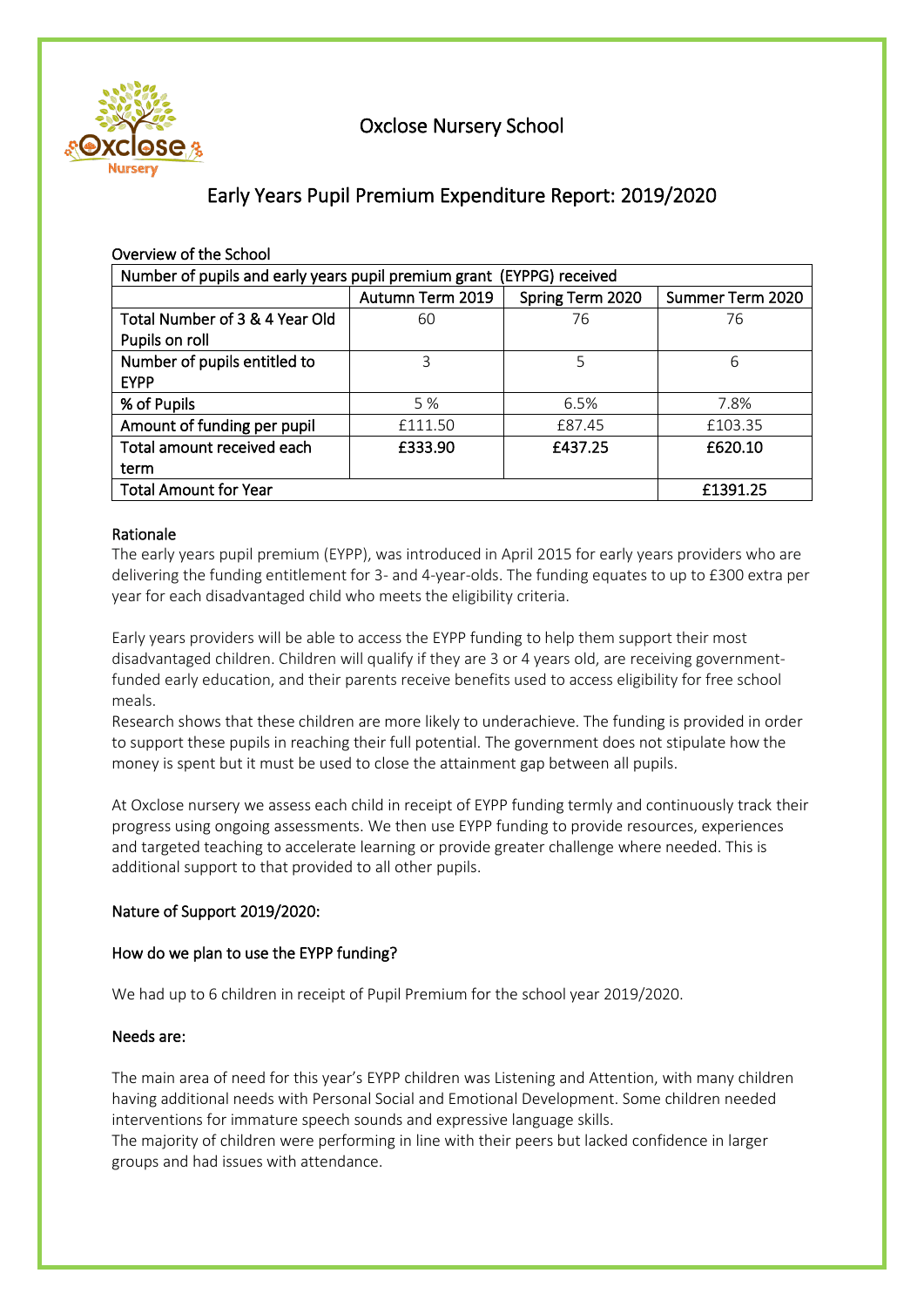| Item/Project                                                                                                                         | Cost                                                                                                                                                                                                                                                     | Description                                                                                                                                                                                                                                                                                                                                                                                                                                                                                                | <b>Outcomes</b>                                                                                                                                                                                                                                                                                                                                                                                                   |  |  |  |  |
|--------------------------------------------------------------------------------------------------------------------------------------|----------------------------------------------------------------------------------------------------------------------------------------------------------------------------------------------------------------------------------------------------------|------------------------------------------------------------------------------------------------------------------------------------------------------------------------------------------------------------------------------------------------------------------------------------------------------------------------------------------------------------------------------------------------------------------------------------------------------------------------------------------------------------|-------------------------------------------------------------------------------------------------------------------------------------------------------------------------------------------------------------------------------------------------------------------------------------------------------------------------------------------------------------------------------------------------------------------|--|--|--|--|
|                                                                                                                                      |                                                                                                                                                                                                                                                          | of activity                                                                                                                                                                                                                                                                                                                                                                                                                                                                                                |                                                                                                                                                                                                                                                                                                                                                                                                                   |  |  |  |  |
|                                                                                                                                      |                                                                                                                                                                                                                                                          |                                                                                                                                                                                                                                                                                                                                                                                                                                                                                                            |                                                                                                                                                                                                                                                                                                                                                                                                                   |  |  |  |  |
| BLAST training-<br>Throughout year.                                                                                                  | Trained Speech and Language<br>support assistants time £13.65<br>per hour. (15 weeks)<br>and<br>Blast interventions one<br>session (15min) per day for 15<br>weeks x 2<br>$=$ £204.75                                                                    | All staff trained to deliver<br><b>BLAST</b> intervention<br>programme.<br>This will be used as an<br>intervention to support EYPP<br>children in both PSE and<br>Listening and Attention.                                                                                                                                                                                                                                                                                                                 | Communication & Language.<br>Autumn Term:<br>68.3% of all children working at or<br>above expected level of learning.<br><b>Spring Term:</b><br>80% of all children working at or                                                                                                                                                                                                                                 |  |  |  |  |
| Speech & Language<br>support worker to<br>support listening and<br>attention and speech<br>and language needs.<br>- Throughout year. | Trained Speech and Language<br>support assistants time £13.65<br>per hour. (17 weeks)<br>and<br>Blast interventions one<br>session (15min) per day for 17<br>weeks<br>$=$ £232.05                                                                        | Children to have weekly<br>support for Listening and<br>Attention. Individual and<br>small group support,<br>carefully planned to meet<br>individual needs. Focus on<br>listening and attention and<br>turn taking.                                                                                                                                                                                                                                                                                        | above expected level of learning.<br>Personal, Social & Emotional<br>Development<br>Autumn Term:<br>55% of all children working at or<br>above expected level of learning.                                                                                                                                                                                                                                        |  |  |  |  |
| Parent support<br>advisor time to<br>support parents of<br>EYPP children who<br>were poor attenders<br>to nursery.                   | Parent Support Advisor Time<br>to meet with parents and for<br>telephone appointments.<br>$=$ £100<br>Early Years Practitioner £13.65<br>Early Years                                                                                                     |                                                                                                                                                                                                                                                                                                                                                                                                                                                                                                            | <b>Spring Term:</b><br>80% of all children working at or<br>above expected level of learning.                                                                                                                                                                                                                                                                                                                     |  |  |  |  |
| practitioner to<br>support a child on a<br>one to one basis<br>during an extended<br>induction period                                | per hour over a 3-week<br>period.<br>£150                                                                                                                                                                                                                | One to one support from an<br>Early Years Practitioner to<br>support a child who<br>struggled to part from Mum<br>during an induction period.                                                                                                                                                                                                                                                                                                                                                              |                                                                                                                                                                                                                                                                                                                                                                                                                   |  |  |  |  |
| Resources and<br>activities to support<br>families during<br>lockdown                                                                | Story books to promote<br>rhyming words, (including a<br>book to support transition to<br>primary school)<br>Mark making resources,<br>Board games to promote turn<br>taking and counting,<br>Fine motor activities<br>Creative craft packs.<br>$=$ £705 | Regular phone calls during<br>the lockdown were used to<br>support the families of EYPP<br>children during the<br>lockdown. Both the child's<br>educational needs and<br>discussions with families<br>were then used to design a<br>set of resources that could<br>support their learning at<br>home. The resources were<br>sent directly to the child's<br>home. Regular emails and<br>phone calls from the teacher<br>were used to monitor each<br>child's progress and provide<br>additional support to | Maths Scores:<br>36.7% of all children were working<br>at or above the expected level of<br>learning in Maths on entry in the<br>Autumn term.<br>This had increased to 80% by the<br>Spring term.<br><b>Literacy Scores:</b><br>25% of all children were working at<br>or above the expected level of<br>learning in Literacy on entry in the<br>Autumn term.<br>This had increased to 65% by the<br>Spring term. |  |  |  |  |